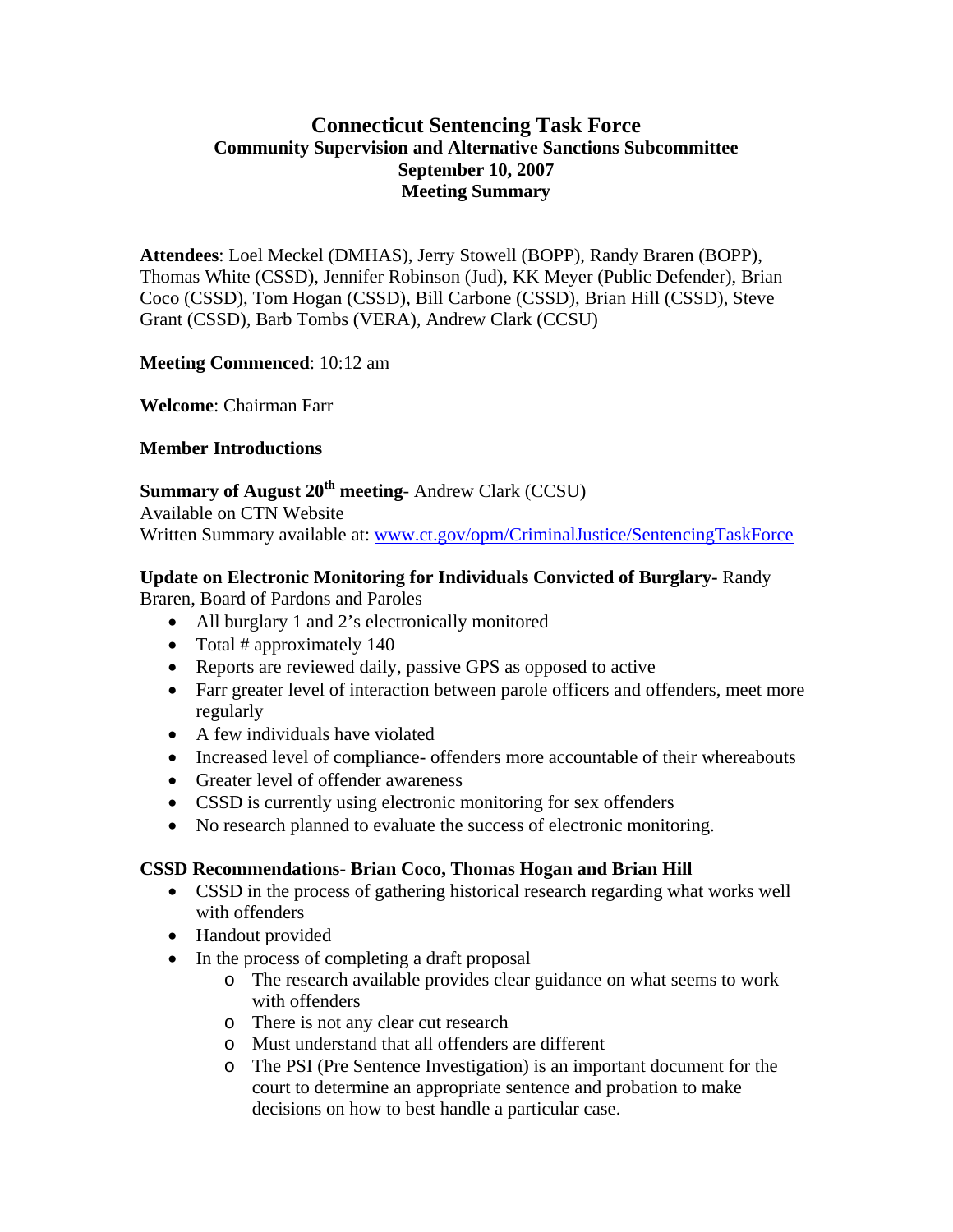- o Allows probation officers to better assess the needs of offenders
- o The information being derived from these assessments will be available to the court

## **CSSD Recommendations-**

## **1) Require that all first time offenders complete a PSI- Brian Hill**

- 2005 data collected,  $1<sup>st</sup>$  time felons, 15% of first time felons sentenced to probation that year were given a PSI. PSI takes an average of 11 hrs to complete
- In order for CSSD to conduct a PSI on all felons, 41 probation officers will be needed to specifically conduct PSI's
- By statute, all first time felons should be given a PSI within six weeks after being ordered.
- A PSI can we waived for first conviction, and does not have to be given for any further convictions. Felons may pass through multiple times without ever having a PSI
- The PSI looks at family status, employment, education, substance abuse history, treatment records, mental health history and victim input
- Allows the court to make appropriate recommendations such as treatment, protective orders, community services etc.
- CSSD has access to juvenile records including DCF records and psychiatric records as long as the individual agrees to disclose such information.
- PSI ordered by the court after conviction, prior to sentencing
- A court can in fact order a PSI for a non-felony conviction
- CSSD has the capacity to make a referral for a psychiatric evaluation
- The majority of states use the PSI, it just depends on how the state chooses to use their resources (Barb Tombs)

## **2) CSSD Mental Health Proposal- Brian Coco**

- A pre-trial programming will allow offenders to receive the appropriate treatment right away
- Probation Officers become part of the treatment process
- Mental health records are protected
- CSSD will collaborate with DHMAS
- Maintain recovery by getting the client treatment quicker
- Parole has special mental health units, can share information with CSSD
- Kansas has drug treatment programs similar to this proposal, partnering supervision with a type of treatment. Offender's needs are being met and public safety is addressed.

## **3) Change average probation period from 5 years to 3 years**

- Excludes sex offenders
- Focus supervision period on what research suggests is most effective